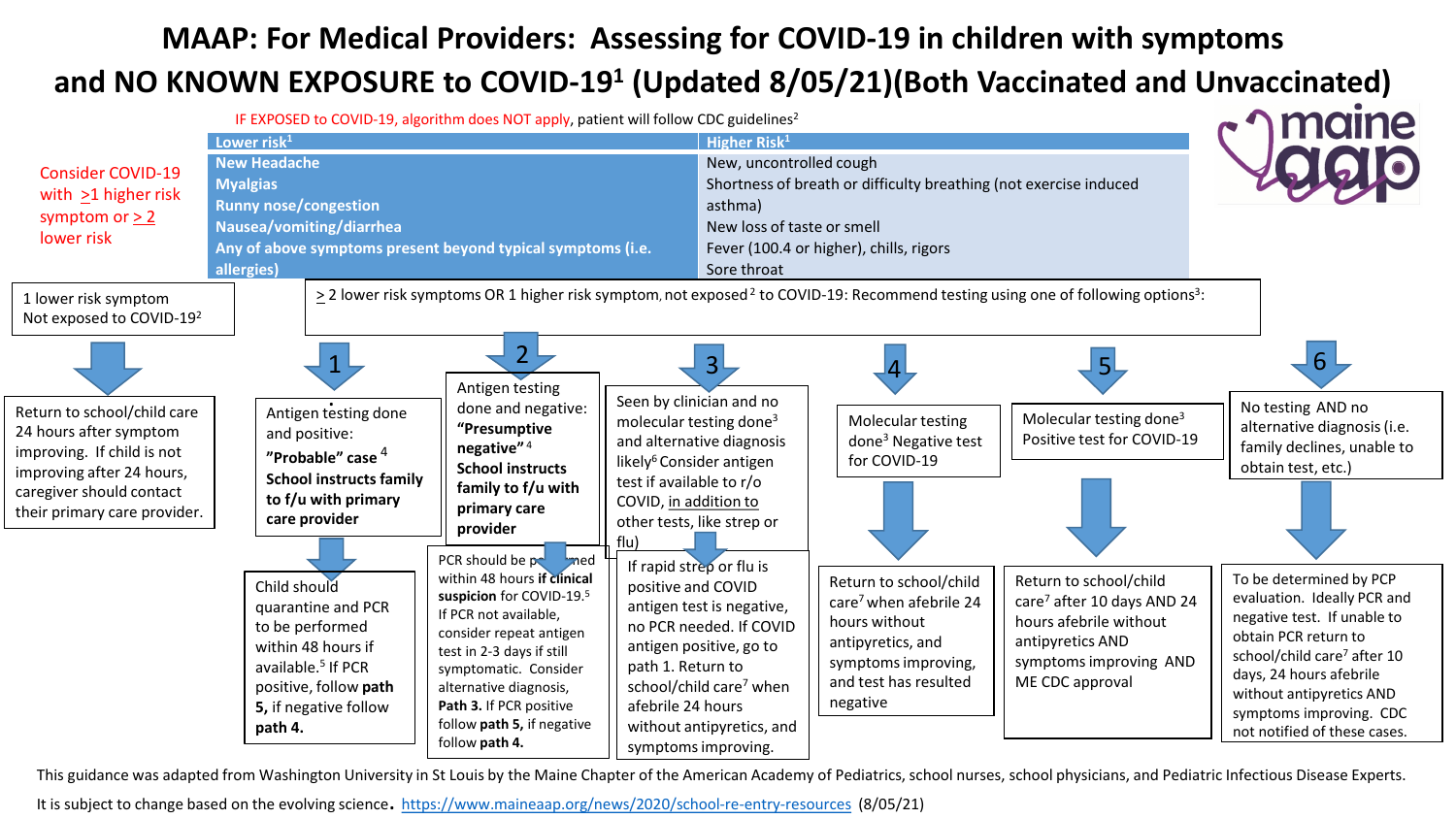## **MAAP: For Medical Providers: Management of ASYMPTOMATIC children EXPOSED to COVID-191 (Updated 8/05/21)**



This guidance was adapted from the Massachusetts Chapter of the American Academy of Pediatrics by the Maine Chapter of the American Academy of Pediatrics, school nurses, school physicians, and Pediatric Infectious Disease Experts. It is subject to change based on the evolving science. <https://www.maineaap.org/news/2020/school-re-entry-resources> (8/05/21)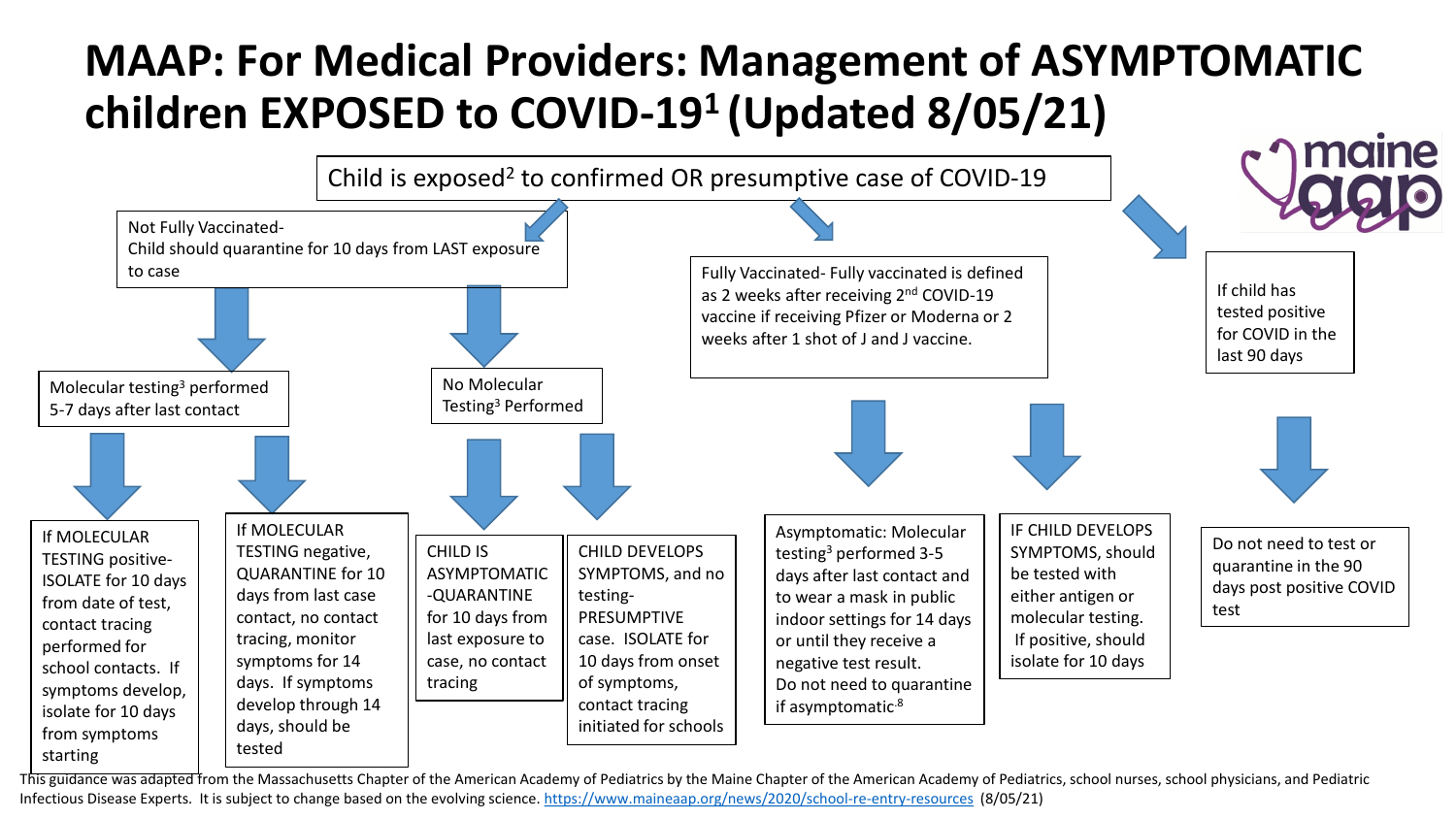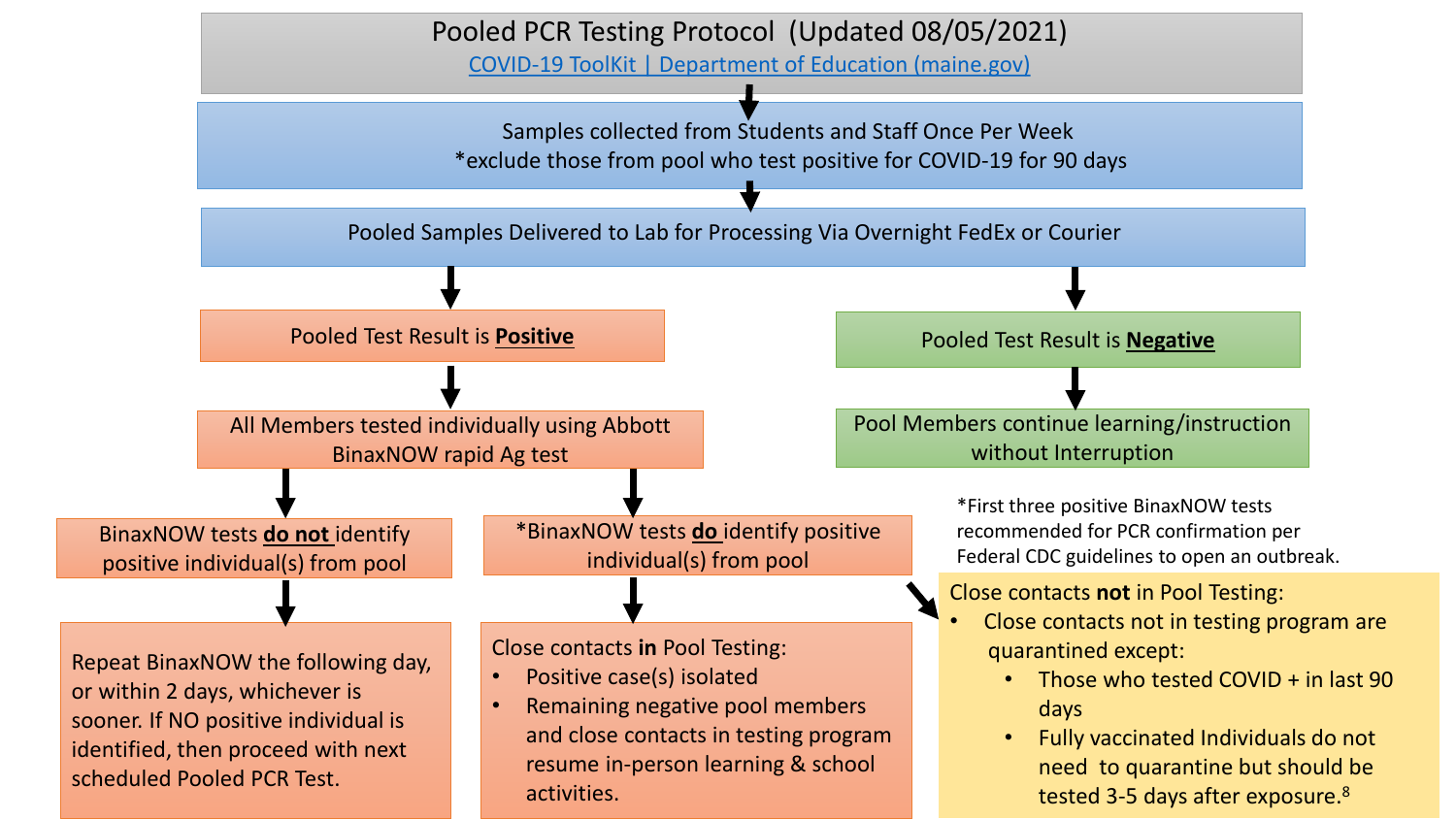## **How to count the days for isolation for patients who are COVID+**

### Important dates to know - CASES

- Last Date of Isolation this is the last day that a case must be separated from everyone
	- If no symptoms Last Date of Isolation is 10 days after test collected.
	- If symptoms Last Date of Isolation is 10 days after symptoms started AND no fever for 24 hrs.



If there is a question about the length of isolation or quarantine, the final decision will be made by the Maine CDC case investigator in consultation with the school nurse contact tracing team

\*In some cases, isolation and quarantine times may be longer including for those who are severely ill with COVID-19 or immunocompromised

#### [Maine CDC Packet on COVID](https://www.maine.gov/dhhs/mecdc/infectious-disease/epi/airborne/documents/Individual-COVID-Packet-1.pdf)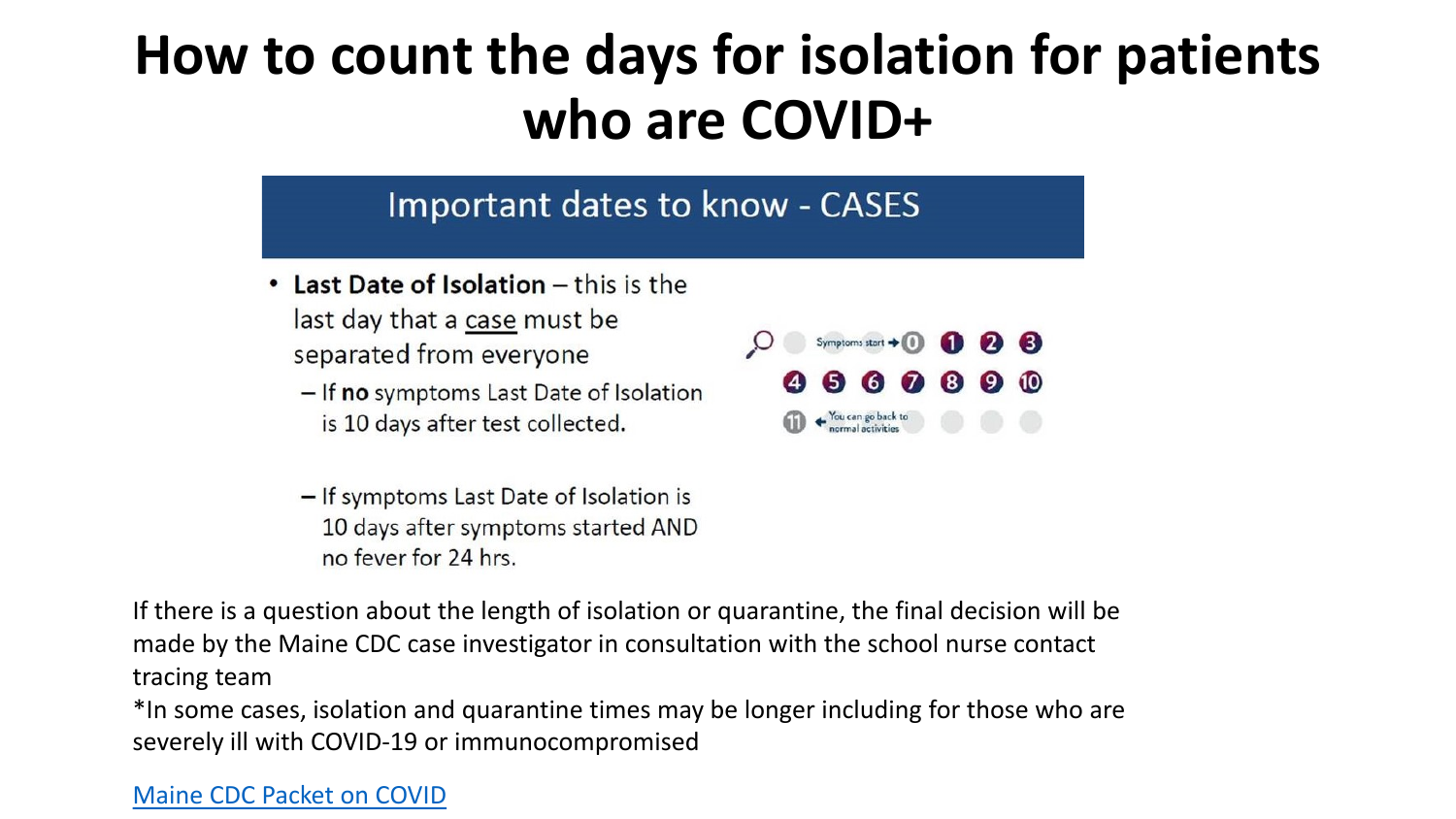# **How to count the days of quarantine for family members of patients who are COVID+**

Children and family members who are not fully vaccinated and are living with a household member who is COVID+, need to self-quarantine and monitor for symptoms while the COVID- 19 case is home sick. Once the case is released from isolation, the child/family members would quarantine for 10 additional days, then continue to monitor for symptoms for 4 days.

Links to posters to explain timing:

What to Do if You Have Had Close [Contact With a Person With COVID-19](https://www.maine.gov/dhhs/mecdc/infectious-disease/epi/airborne/documents/Quarantine-CO-v2.pdf) (maine.gov)

Ending COVID-19 Isolation in [Non-Healthcare Settings \(PDF\)](https://gcc02.safelinks.protection.outlook.com/?url=https%3A%2F%2Fwww.maine.gov%2Fdhhs%2Fmecdc%2Finfectious-disease%2Fepi%2Fairborne%2Fdocuments%2FCOVID-19-Discontinuation-of-Isolation.pdf&data=04%7C01%7Camy.belisle%40maine.gov%7C30d02cc7fdf34c5defdb08d8cf97af74%7C413fa8ab207d4b629bcdea1a8f2f864e%7C0%7C0%7C637487597817437727%7CUnknown%7CTWFpbGZsb3d8eyJWIjoiMC4wLjAwMDAiLCJQIjoiV2luMzIiLCJBTiI6Ik1haWwiLCJXVCI6Mn0%3D%7C1000&sdata=hiYRx2FkasHY%2BSJXUHWFBn6O14hOo8wXvNx0XQfVtwI%3D&reserved=0)

[عربي](https://gcc02.safelinks.protection.outlook.com/?url=https%3A%2F%2Fwww.maine.gov%2Fdhhs%2Fmecdc%2Finfectious-disease%2Fepi%2Fairborne%2Fdocuments%2FEnding-COVID-19-Isolation_Arabic_Final.pdf&data=04%7C01%7Camy.belisle%40maine.gov%7C30d02cc7fdf34c5defdb08d8cf97af74%7C413fa8ab207d4b629bcdea1a8f2f864e%7C0%7C0%7C637487597817437727%7CUnknown%7CTWFpbGZsb3d8eyJWIjoiMC4wLjAwMDAiLCJQIjoiV2luMzIiLCJBTiI6Ik1haWwiLCJXVCI6Mn0%3D%7C1000&sdata=jEoFegIrwV37s1ylkqzqhYjWnBhbBE8Q8CB0nN9iK%2Bc%3D&reserved=0) <sup>|</sup> [Français](https://gcc02.safelinks.protection.outlook.com/?url=https%3A%2F%2Fwww.maine.gov%2Fdhhs%2Fmecdc%2Finfectious-disease%2Fepi%2Fairborne%2Fdocuments%2FEnding-COVID-19-Isolation_French_Final.pdf&data=04%7C01%7Camy.belisle%40maine.gov%7C30d02cc7fdf34c5defdb08d8cf97af74%7C413fa8ab207d4b629bcdea1a8f2f864e%7C0%7C0%7C637487597817447684%7CUnknown%7CTWFpbGZsb3d8eyJWIjoiMC4wLjAwMDAiLCJQIjoiV2luMzIiLCJBTiI6Ik1haWwiLCJXVCI6Mn0%3D%7C1000&sdata=LUG8b8Mlqmk43qumsWqaU93tP5JBBEnWwV3WKKq9464%3D&reserved=0) <sup>|</sup> [Português](https://gcc02.safelinks.protection.outlook.com/?url=https%3A%2F%2Fwww.maine.gov%2Fdhhs%2Fmecdc%2Finfectious-disease%2Fepi%2Fairborne%2Fdocuments%2FEnding-COVID-19-Isolation_Portuguese_Final.pdf&data=04%7C01%7Camy.belisle%40maine.gov%7C30d02cc7fdf34c5defdb08d8cf97af74%7C413fa8ab207d4b629bcdea1a8f2f864e%7C0%7C0%7C637487597817447684%7CUnknown%7CTWFpbGZsb3d8eyJWIjoiMC4wLjAwMDAiLCJQIjoiV2luMzIiLCJBTiI6Ik1haWwiLCJXVCI6Mn0%3D%7C1000&sdata=Dlm50ib8w%2BxyjR7%2B%2Bbk4T6xHtsQCAWMNI%2Fg7TJUaOJU%3D&reserved=0) <sup>|</sup> [Soomaali](https://gcc02.safelinks.protection.outlook.com/?url=https%3A%2F%2Fwww.maine.gov%2Fdhhs%2Fmecdc%2Finfectious-disease%2Fepi%2Fairborne%2Fdocuments%2FEnding-COVID-19-Isolation_Somali_Final.pdf&data=04%7C01%7Camy.belisle%40maine.gov%7C30d02cc7fdf34c5defdb08d8cf97af74%7C413fa8ab207d4b629bcdea1a8f2f864e%7C0%7C0%7C637487597817447684%7CUnknown%7CTWFpbGZsb3d8eyJWIjoiMC4wLjAwMDAiLCJQIjoiV2luMzIiLCJBTiI6Ik1haWwiLCJXVCI6Mn0%3D%7C1000&sdata=AktUns5WhLrYjDLM3Cb48RVWJ6Wfpdpj6nSENZS4ozE%3D&reserved=0) <sup>|</sup> [Español](https://gcc02.safelinks.protection.outlook.com/?url=https%3A%2F%2Fwww.maine.gov%2Fdhhs%2Fmecdc%2Finfectious-disease%2Fepi%2Fairborne%2Fdocuments%2FEnding-COVID-19-Isolation_Spanish_Final.pdf&data=04%7C01%7Camy.belisle%40maine.gov%7C30d02cc7fdf34c5defdb08d8cf97af74%7C413fa8ab207d4b629bcdea1a8f2f864e%7C0%7C0%7C637487597817457641%7CUnknown%7CTWFpbGZsb3d8eyJWIjoiMC4wLjAwMDAiLCJQIjoiV2luMzIiLCJBTiI6Ik1haWwiLCJXVCI6Mn0%3D%7C1000&sdata=oOHGduuZNgfNR%2FlTWIc4yEEIkp0nA0RhaxNrSm9YUys%3D&reserved=0)